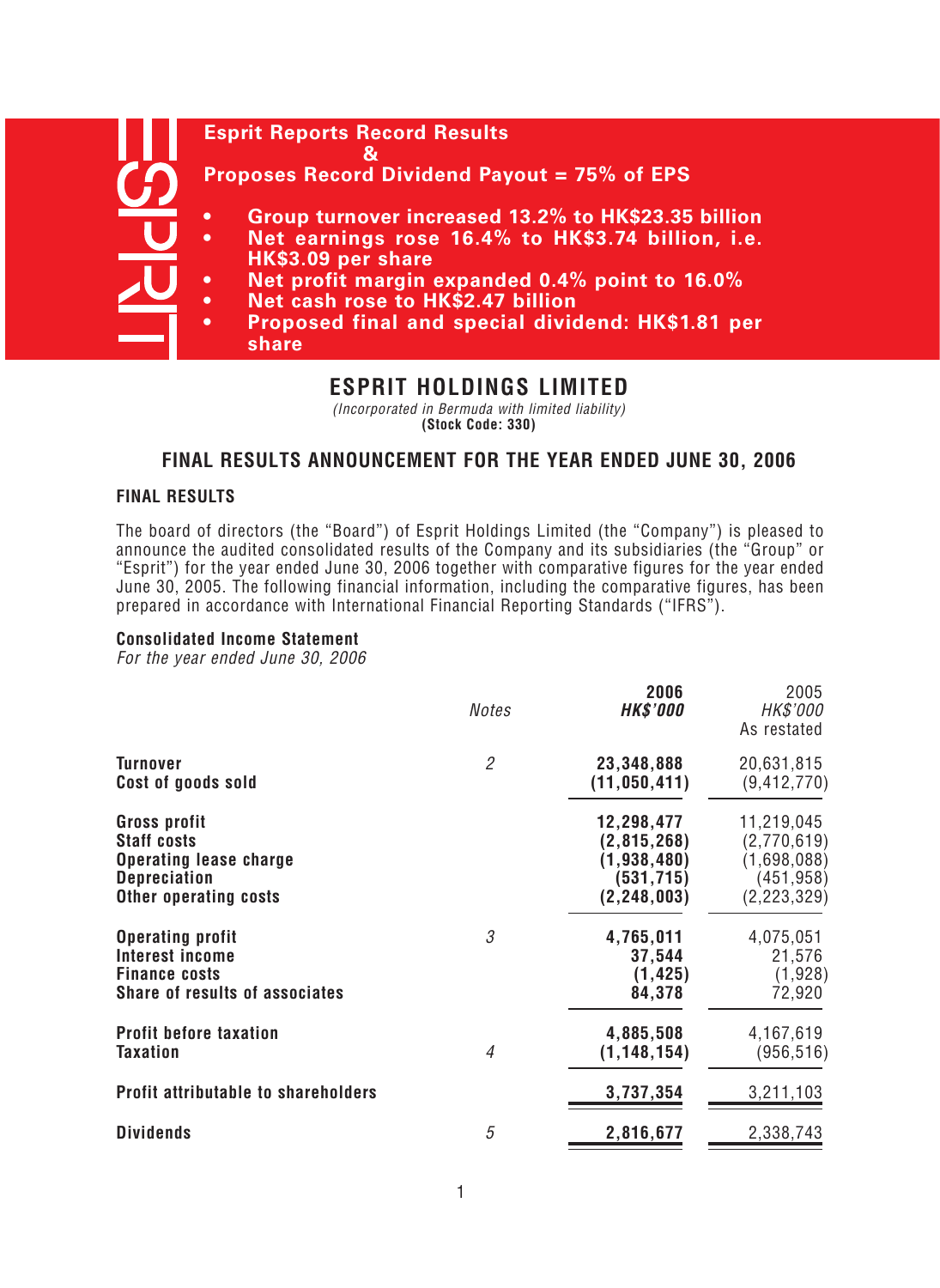| Earnings per share<br>- Basic<br>- Diluted                                                                                                                                         | 6<br>6         | HK\$3.09<br><b>HK\$3.04</b>                                      | HK\$2.68<br>HK\$2.63                                             |
|------------------------------------------------------------------------------------------------------------------------------------------------------------------------------------|----------------|------------------------------------------------------------------|------------------------------------------------------------------|
| Dividend per share                                                                                                                                                                 |                | HK\$2.31                                                         | HK\$1.95                                                         |
| <b>Consolidated Balance Sheet</b><br>As at June 30, 2006                                                                                                                           |                |                                                                  |                                                                  |
|                                                                                                                                                                                    |                | 2006<br><b>HK\$'000</b>                                          | 2005<br>HK\$'000                                                 |
| <b>Non-current assets</b><br>Intangible assets<br>Property, plant and equipment<br>Other investments<br>Investments in associates<br>Prepaid lease payments<br>Deferred tax assets |                | 2,027,244<br>2,428,720<br>7,846<br>268,547<br>180,094<br>315,248 | 2,009,028<br>2,052,993<br>7,846<br>181,781<br>184,419<br>204,982 |
|                                                                                                                                                                                    |                | 5,227,699                                                        | 4,641,049                                                        |
| <b>Current assets</b><br>Inventories<br>Debtors, deposits and prepayments<br>Amounts due from associates<br>Bank balances and cash<br>Short-term bank deposits                     | $\overline{7}$ | 2,101,276<br>2,702,040<br>102,280<br>1,393,947<br>1,324,647      | 1,386,788<br>2,238,316<br>39,033<br>1,603,963<br>124,688         |
|                                                                                                                                                                                    |                | 7,624,190                                                        | 5,392,788                                                        |
| <b>Current liabilities</b><br>Creditors and accrued charges<br>Unsecured short term bank loan<br><b>Taxation</b>                                                                   | 8              | 2,622,555<br>250,000<br>514,142                                  | 2,162,682<br>501,714                                             |
|                                                                                                                                                                                    |                | 3,386,697                                                        | 2,664,396                                                        |
| <b>Net current assets</b>                                                                                                                                                          |                | 4,237,493                                                        | 2,728,392                                                        |
| <b>Total assets less current liabilities</b>                                                                                                                                       |                | 9,465,192                                                        | 7,369,441                                                        |
| Financed by:                                                                                                                                                                       |                |                                                                  |                                                                  |
| <b>Share capital</b><br><b>Reserves</b>                                                                                                                                            |                | 122,039<br>8,985,220                                             | 119,943<br>6,919,209                                             |
| <b>Shareholders' funds</b><br><b>Deferred tax liabilities</b>                                                                                                                      |                | 9,107,259<br>357,933                                             | 7,039,152<br>330,289                                             |
|                                                                                                                                                                                    |                | 9,465,192                                                        | 7,369,441                                                        |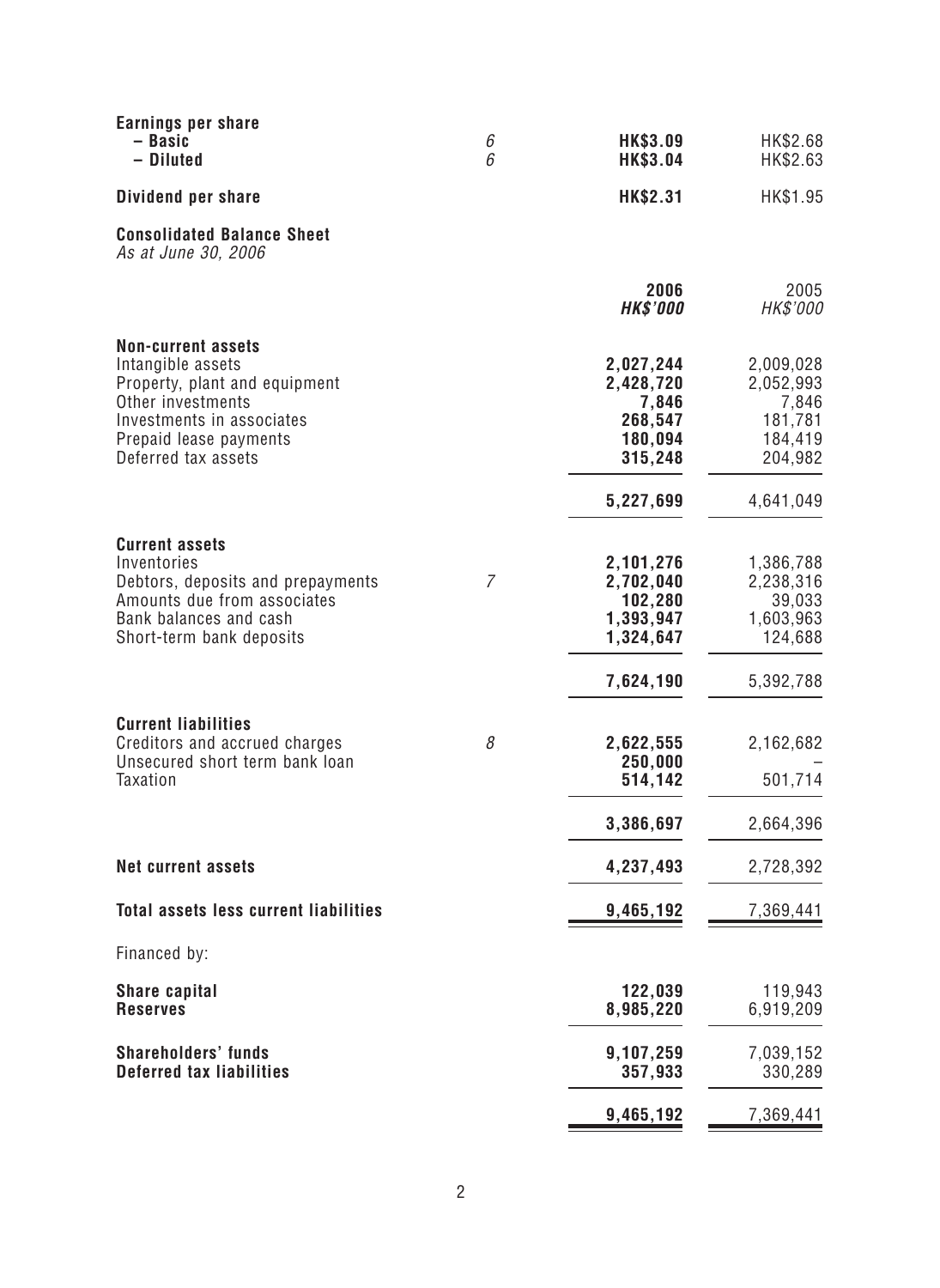## **Notes to the Financial Statements**

#### **1. Basis of preparation**

These consolidated financial statements of the Group have been prepared in accordance with IFRS.

In the current financial year, the Group has adopted IFRS 2 "Share-based Payment", which is effective for the Group's annual accounting period commencing July 1, 2005. In prior years, no employee benefit cost or obligation was recognized when employees (which term includes directors) were granted share options by the Group over shares in the Company. When the share options were exercised, equity was increased by the amount of the proceeds received. IFRS 2 requires the Group to measure the fair value of the share options at the date of grant and recognize the amount as an expense over the relevant period of service (normally the vesting period of the options). The fair value of the options granted is estimated by applying an option pricing model, taking into account a number of factors, including the exercise price of the option, the life of the option, the market price of the underlying shares, the expected volatility of the share price and the risk-free interest rate for the life of the option. Following the adoption of IFRS 2, the Group recognizes the fair value of share options granted to employees as an expense in the consolidated income statement and a corresponding increase in an employee share-based payment reserve within equity. Pursuant to the transitional provisions of IFRS 2, expenses relating to share options granted after November 7, 2002 which were not vested on July 1, 2005 were charged retrospectively to the consolidated income statements of the respective financial years. If an employee chooses to exercise the options, the employee share-based payment reserve together with the exercise price paid by the employee are transferred to share capital and share premium. If the option lapses unexercised, the employee share-based payment reserve is transferred directly to retained profits.

The effect of the adoption of IFRS 2 on the consolidated income statement for the year is as follows:

|                                                                                  | For the year ended<br><b>June 30,</b> |                  |
|----------------------------------------------------------------------------------|---------------------------------------|------------------|
|                                                                                  | 2006<br><b>HK\$'000</b>               | 2005<br>HK\$'000 |
| Decrease in profit and earnings per share<br>Profit attributable to shareholders | 132,267                               | 126,474          |
| Earnings per share<br>- Basic and diluted ( $HK$$ per share)                     | 0.11                                  | 0 11             |

The effect of the adoption of IFRS 2 on equity as at June 30, 2006 and June 30, 2005 is as follows:

|                                                                       | 2006<br><b>HK\$'000</b> | 2005<br><i>HK\$'000</i> |
|-----------------------------------------------------------------------|-------------------------|-------------------------|
| Increase/(decrease) in equity<br>Employee share-based payment reserve | 230,117                 | 174,082                 |
| Share premium<br>Retained profits                                     | 76,232<br>(306, 349)    | (174,082)               |

#### **2. Turnover and segment information**

The Group is principally engaged in the wholesale and retail distribution, licensing of quality fashion and life-style products under its own internationally-known  $\Xi$ SPRIT brand name, together with Red Earth cosmetics, skin and body care products.

|                                                          | 2006<br><b>HK\$'000</b> | 2005<br>HK\$'000      |
|----------------------------------------------------------|-------------------------|-----------------------|
| Turnover<br>Sales of goods<br>Licensing and other income | 23, 150, 786<br>198,102 | 20,435,410<br>196,405 |
|                                                          | 23,348,888              | 20,631,815            |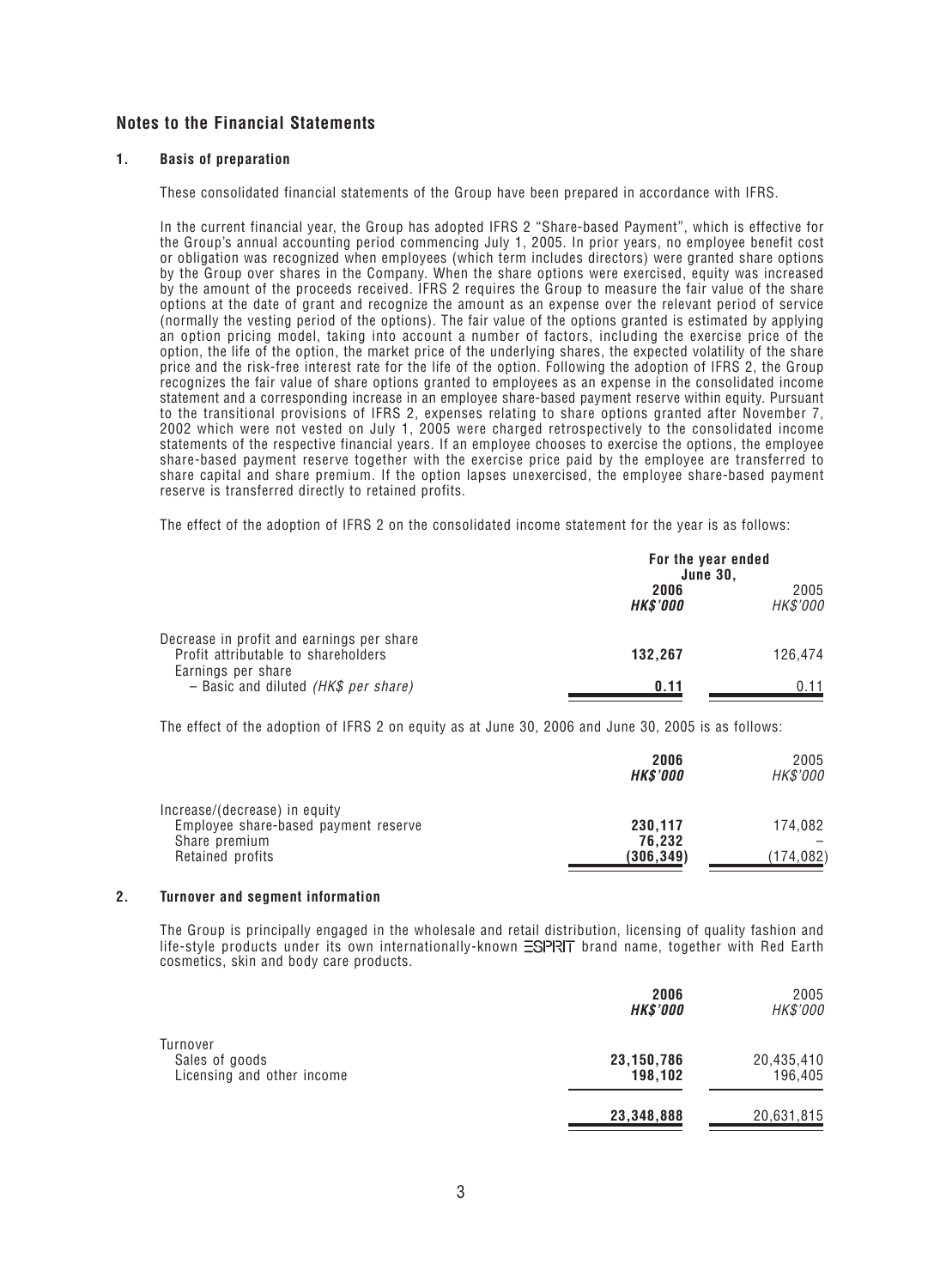#### **Primary reporting format – business segments**

The Group's businesses are managed according to the nature of their operations and the products and services they provide. Each of the Group's business segments represents a strategic business unit that offers products and services which are subject to risks and returns that are different from those of other business segments. Inter-segment transactions are entered into under the normal commercial terms and conditions that would also be available to unrelated third parties. The Group has modified its current global internal management reporting to reflect its updated global brand development cost structure. Accordingly, the Group has revised the basis of business segment reporting. Global brand development costs are now fully reflected within the licensing segment to reflect the ESIPRIT brand owners' initiative to develop the brand globally both in existing and prospective new markets. Prior year comparatives have been adjusted to conform with the current year presentation.

|                                                                                                | For the year ended June 30, 2006<br>Licensing |                           |                                                            |                                        |                                            |
|------------------------------------------------------------------------------------------------|-----------------------------------------------|---------------------------|------------------------------------------------------------|----------------------------------------|--------------------------------------------|
|                                                                                                | Wholesale<br><b>HK\$'000</b>                  | Retail<br><b>HK\$'000</b> | and others<br><b>HK\$'000</b>                              | <b>Eliminations</b><br><b>HK\$'000</b> | Group<br><b>HK\$'000</b>                   |
| Turnover<br>Inter-segment sales                                                                | 13,450,098                                    | 9,700,688                 | 198,102<br>592,452                                         | (592, 452)                             | 23,348,888                                 |
|                                                                                                | 13,450,098                                    | 9,700,688                 | 790,554                                                    | (592, 452)                             | 23,348,888                                 |
| Segment results                                                                                | 3,594,641                                     | 1,126,768                 | 403,991                                                    | (178, 470)                             | 4,946,930                                  |
| Unallocated net expenses<br>Interest income<br>Finance costs<br>Share of results of associates |                                               |                           |                                                            |                                        | (181, 919)<br>37,544<br>(1, 425)<br>84,378 |
| Profit before taxation                                                                         |                                               |                           |                                                            |                                        | 4,885,508                                  |
| Segment EBIT - ex-inter-segment<br>licensing expense/income (note)                             | 3,784,569                                     | 1,191,141                 | 149,690                                                    | (178, 470)                             | 4,946,930                                  |
|                                                                                                |                                               |                           | For the year ended June 30, 2005, as restated<br>Licensing |                                        |                                            |
|                                                                                                | Wholesale<br>HK\$'000                         | Retail<br>HK\$'000        | and others<br>HK\$'000                                     | Eliminations<br>HK\$'000               | Group<br>HK\$'000                          |
| Turnover<br>Inter-segment sales                                                                | 11,888,810                                    | 8,546,600                 | 196,405<br>513,078                                         | (513, 078)                             | 20,631,815                                 |
|                                                                                                | 11,888,810                                    | 8,546,600                 | 709,483                                                    | (513, 078)                             | 20,631,815                                 |
| Segment results                                                                                | 3,010,633                                     | 1,048,252                 | 228,053                                                    | (105, 749)                             | 4,181,189                                  |
| Unallocated net expenses<br>Interest income<br>Finance costs<br>Share of results of associates |                                               |                           |                                                            |                                        | (106, 138)<br>21,576<br>(1,928)<br>72,920  |
| Profit before taxation                                                                         |                                               |                           |                                                            |                                        | 4,167,619                                  |
| Segment EBIT - ex-inter-segment<br>licensing expense/income (note)                             | 3,115,441                                     | 1,058,130                 | 113,367                                                    | (105, 749)                             | 4,181,189                                  |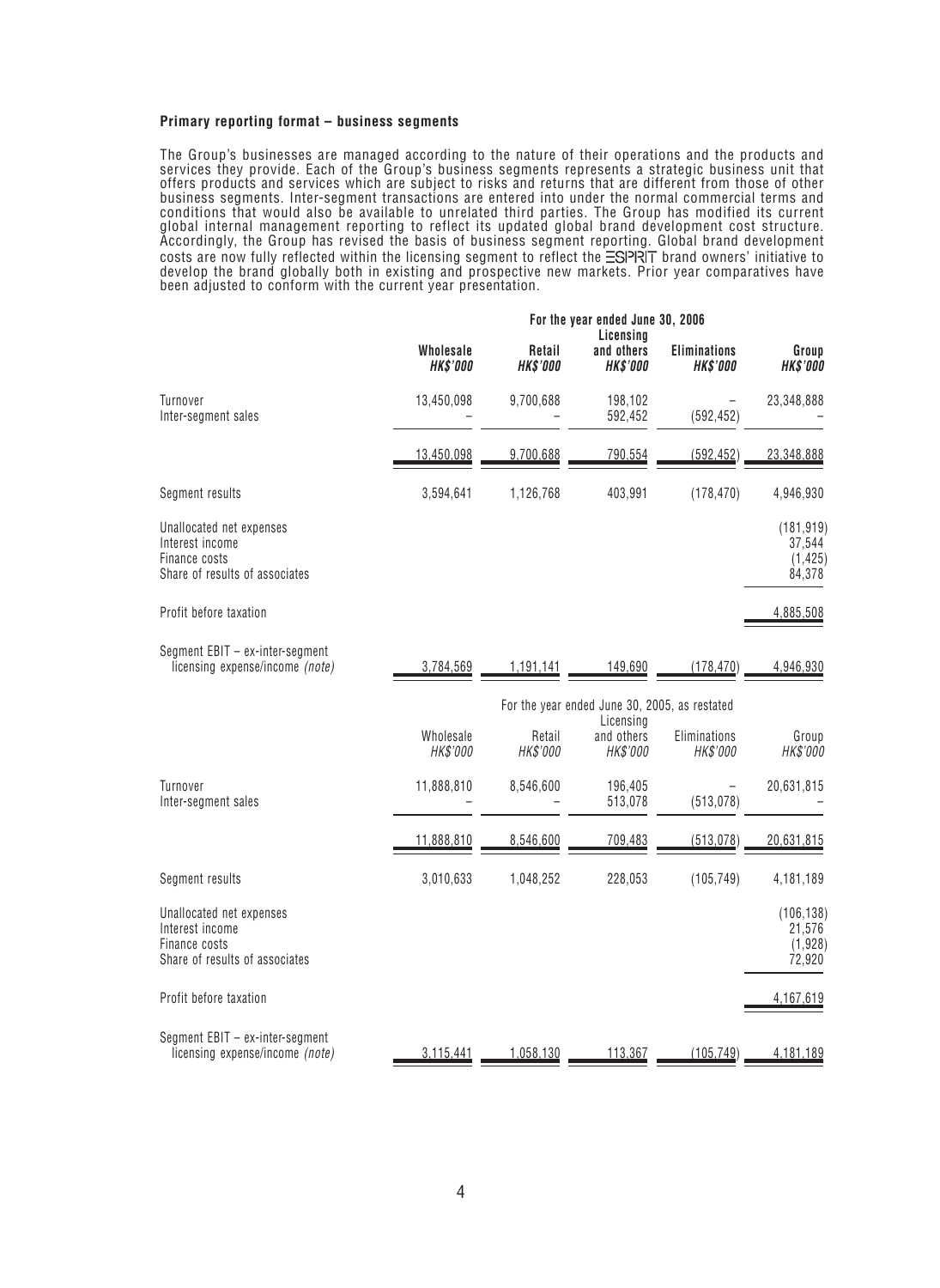note: Wholesale and retail segments pay intra-group licensing fees to the licensing segment. Should the wholesale and retail segments not be required to pay the intra-group licensing fees to the licensing segment, the segment EBIT ("earnings before interest and taxation, finance costs, share of results of associates and unallocated net income/expenses") of the wholesale and retail segments would have been HK\$3,784,569,000 (2005 (as restated): HK\$3,115,441,000) and HK\$1,191,141,000 (2005 (as restated): HK\$1,058,130,000) respectively, representing wholesale EBIT margin ("segment EBIT/ segment turnover") of 28.1% (2005 (as restated): 26.2%) and retail EBIT margin of 12.3% (2005 (as restated): 12.4%).

#### **Secondary reporting format – geographical segments**

In determining the Group's geographical segments, turnover is attributed to the segments based on the location of customers.

|    |                                                                                                | <b>Turnover</b>         |                      |
|----|------------------------------------------------------------------------------------------------|-------------------------|----------------------|
|    |                                                                                                | 2006<br><b>HK\$'000</b> | 2005<br>HK\$'000     |
|    | Europe                                                                                         | 19,859,878              | 17,567,941           |
|    | Asia<br>Australasia                                                                            | 2,207,183<br>679,822    | 1,868,786<br>746,700 |
|    | North America and others                                                                       | 602,005                 | 448,388              |
|    |                                                                                                | 23,348,888              | 20,631,815           |
| 3. | <b>Operating Profit</b>                                                                        |                         |                      |
|    |                                                                                                | 2006<br><b>HK\$'000</b> | 2005<br>HK\$'000     |
|    | Operating profit is arrived at after<br>charging and (crediting) the following:                |                         |                      |
|    | Auditors' remuneration                                                                         |                         |                      |
|    | Current year                                                                                   | 11,250<br>802           | 8,376                |
|    | Underprovision in prior year<br>Depreciation                                                   | 531,715                 | 451,958              |
|    | Impairment of property, plant and equipment                                                    |                         | 387                  |
|    | Loss on disposal of property, plant and equipment                                              | 11,796                  | 5,468                |
|    | Amortization of prepaid lease payments<br>Operating lease rental expenses - land and buildings | 4,366                   | 4,238                |
|    | (including variable rental of HK\$98,378,000<br>(2005: HK\$75,347,000))                        | 1,938,480               | 1,698,088            |
|    | Net exchange losses/(gains) on foreign exchange                                                |                         |                      |
|    | forward contracts                                                                              | 15,989                  | (4,366)              |
|    | Other net exchange (gains)                                                                     | (42, 179)               | (155, 133)           |
|    | Net (write back)/charge for provision for<br>obsolete inventories                              | (91, 995)               | 56,015               |
|    | Provision for doubtful debts                                                                   | 28,090                  | 31,852               |
|    | Provision for retail store exit costs                                                          | 7,147                   | 11,340               |

The Group re-assessed its inventory provisioning estimates as at June 30, 2006 based on historical sales experience of recent years. As a result of this review, the inventory provisioning basis was updated and there was a pre-tax net credit to the income statement for the year ended June 30, 2006 of HK\$91,995,000 as a result of movements in such provisions.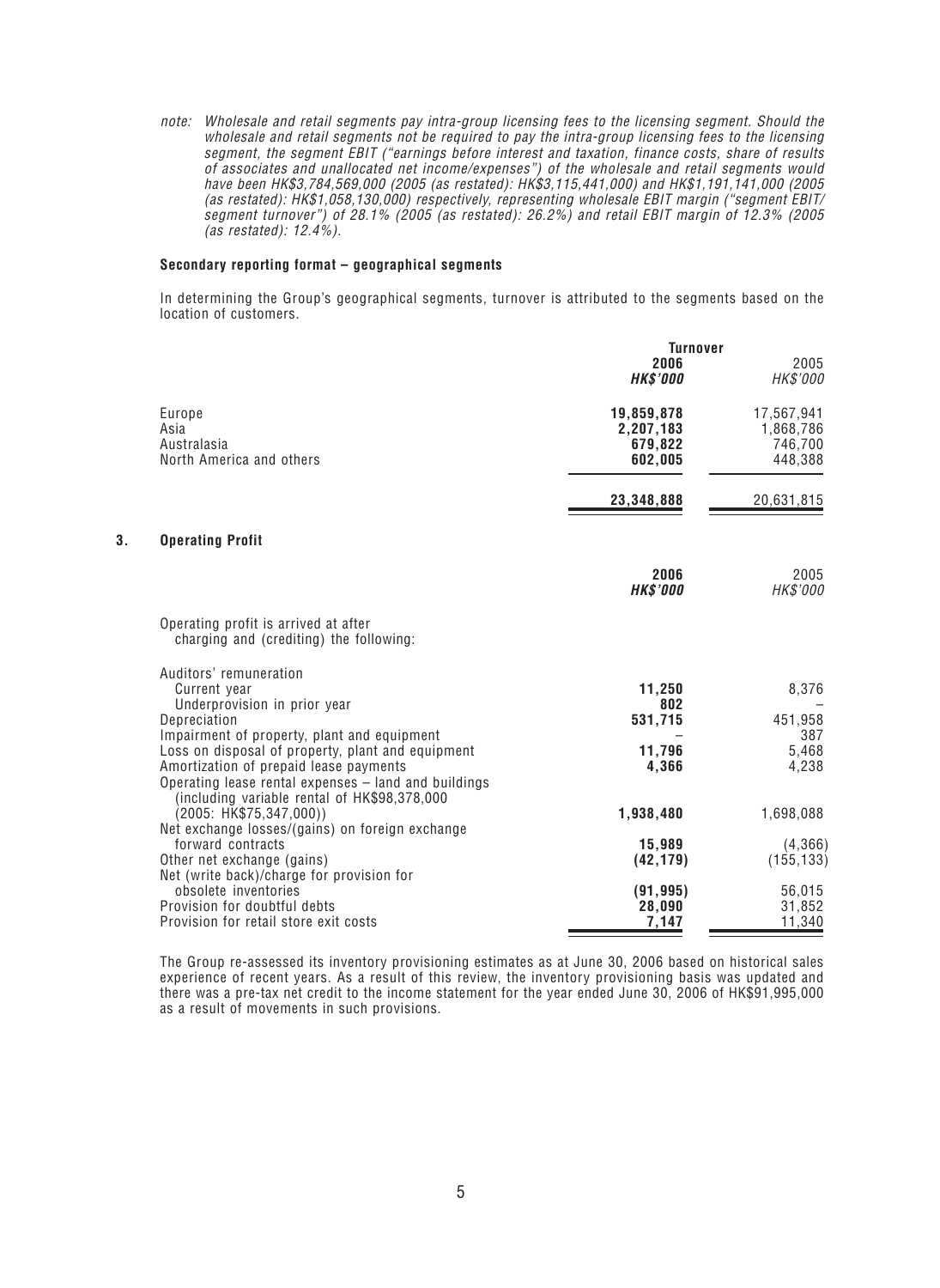#### **4. Taxation**

|                                                                            | 2006<br><b>HK\$'000</b> | 2005<br><i>HK\$'000</i>       |
|----------------------------------------------------------------------------|-------------------------|-------------------------------|
| Current tax                                                                |                         |                               |
| Hong Kong profits tax<br>Overseas taxation<br>Overprovision in prior years | 1,226,522               | 4,050<br>1,061,443<br>(4,000) |
|                                                                            | 1,226,522               | 1,061,493                     |
| Deferred tax credit<br>Current year                                        | (78, 368)               | (104, 977)                    |
| Taxation                                                                   | 1,148,154               | 956,516                       |

Hong Kong profits tax is calculated at 17.5% (2005: 17.5%) on the estimated assessable profit for the year, net of tax losses carried forward, if applicable.

Overseas (outside of Hong Kong) taxation has been calculated on the estimated assessable profit for the year at the rates of taxation prevailing in the countries in which the Group companies operate, net of tax losses carried forward, if applicable.

#### **5. Dividends**

|                                                                                                       | 2006<br><b>HK\$'000</b> | 2005<br>HK\$'000 |
|-------------------------------------------------------------------------------------------------------|-------------------------|------------------|
| Paid interim dividend of HK\$0.50<br>(2005: HK\$0.45) per share                                       | 607,770                 | 539,530          |
| Proposed – final dividend of HK\$0.73<br>(2005: HK\$0.66) per share<br>- special dividend of HK\$1.08 | 890,885                 | 791,654*         |
| (2005: HK\$0.84) per share                                                                            | 1,318,022               | 1,007,559*       |
|                                                                                                       | 2,816,677               | 2,338,743        |

The amount of 2006 proposed final and special dividends is based on 1,220,390,434 shares (2005: 1,199,475,434 shares as at August 31, 2005) in issue as at September 13, 2006. The proposed final and special dividends for 2006 will not be reflected as dividends payable in the balance sheet until they are approved at the forthcoming annual general meeting by the shareholders of the Company, and they will be recorded as an appropriation of retained profits for the year ending June 30, 2007.

\* The actual final and special dividends paid for 2005 was HK\$1,813,391,000 due to additional shares issued during the period from September 1, 2005 to December 2, 2005, the date of closure of register of members.

#### **6. Earnings per share**

The calculation of basic earnings per share is based on the profit attributable to shareholders of HK\$3,737,354,000 (2005 (as restated): HK\$3,211,103,000) and the weighted average number of shares in issue during the year of 1,208,856,000 (2005: 1,196,362,000).

The calculation of diluted earnings per share is based on the profit attributable to shareholders of HK\$3,737,354,000 (2005 (as restated): HK\$3,211,103,000), and the weighted average number of shares in issue during the year of 1,227,707,000 (2005 (as restated): 1,223,227,000) after adjusting for the number of dilutive potential ordinary shares arising from the outstanding share options granted under the Company's share option scheme.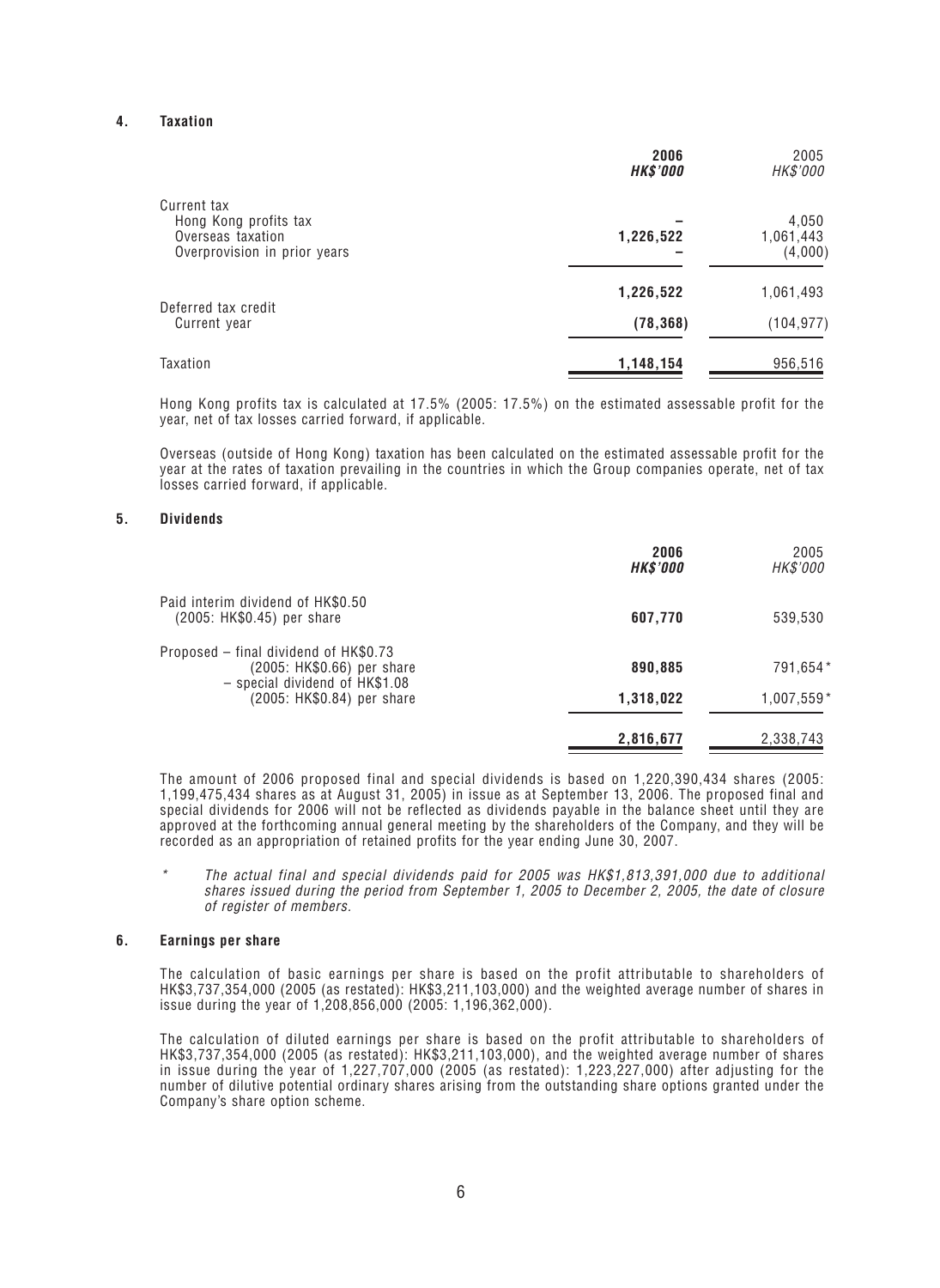#### **7. Debtors, deposits and prepayments**

Debtors, deposits and prepayments included trade debtors. The ageing analysis of trade debtors is as follows:

|                            | 2006<br><b>HK\$'000</b> | 2005<br>HK\$'000 |
|----------------------------|-------------------------|------------------|
| $0-30$ days                | 1,866,727               | 1,341,249        |
| 31-60 days<br>$61-90$ days | 53,356<br>41,159        | 69,204<br>61,304 |
| Over 90 days               | 95,125                  | 57,021           |
|                            | 2,056,367               | 1,528,778        |

The Group's retail sales to customers are mainly on cash basis. The Group also grants credit period, which is usually 30 days to certain wholesale and franchise customers.

#### **8. Creditors and accrued charges**

Creditors and accrued charges included trade creditors. The ageing analysis of trade creditors is as follows:

|              | 2006<br><b>HK\$'000</b> | 2005<br>HK\$'000 |
|--------------|-------------------------|------------------|
| $0-30$ days  | 966,549                 | 863,871          |
| 31-60 days   | 40,007                  | 25,265           |
| 61-90 days   | 11,830                  | 18,107           |
| Over 90 days | 38,425                  | 10,941           |
|              | 1,056,811               | 918,184          |

#### **PROPOSED FINAL AND SPECIAL DIVIDENDS**

The Board has proposed final dividend of HK\$0.73 per share (2005: HK\$0.66) and a special dividend of HK\$1.08 per share (2005: HK\$0.84), payable on or about Friday, December 8, 2006 to the shareholders whose names appear on the register of members of the Company at the close of business on Friday, December 1, 2006 ("Shareholders"). The payment of dividends shall be subject to the approval of the Shareholders at the annual general meeting of the Company to be held on Tuesday, December 5, 2006. The relevant dividend warrants will be dispatched to the Shareholders on or about Thursday, December 7, 2006.

#### **CLOSURE OF REGISTER OF MEMBERS**

The register of members of the Company will be closed on Monday, December 4, 2006 and Tuesday, December 5, 2006, during these two days no transfer of shares will be effected. In order to qualify for the final and special dividends mentioned above, all transfers accompanied by the relevant share certificates must be lodged with the Company's branch share registrar in Hong Kong, Secretaries Limited, at 26/F., Tesbury Centre, 28 Queen's Road East, Wanchai, Hong Kong no later than 4:30 p.m. on Friday, December 1, 2006. In compliance with the London Stock Exchange Dividend Procedure Timetable 2006, the record date for London will be on Friday, December 1, 2006.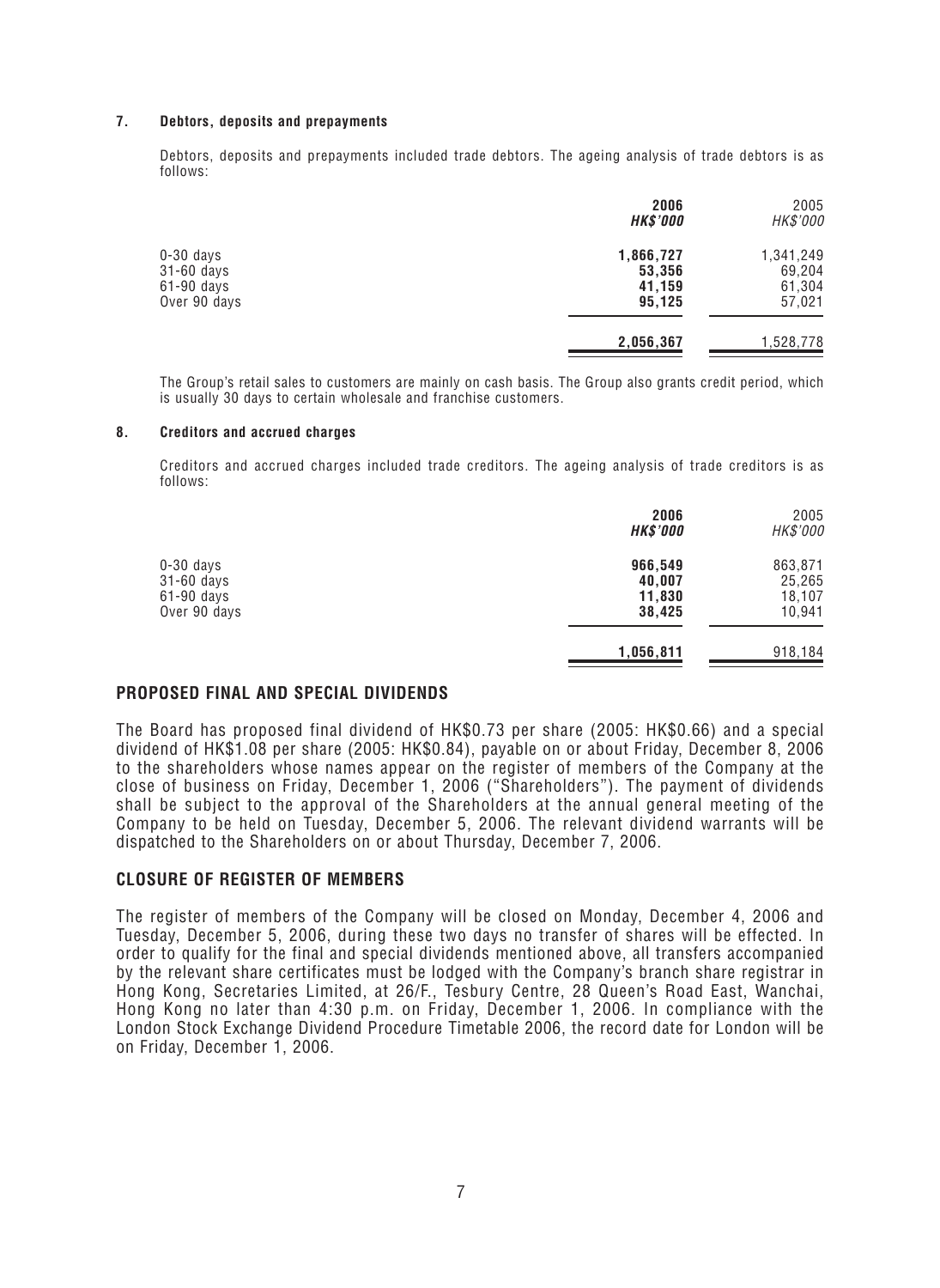## **MANAGEMENT DISCUSSION AND ANALYSIS**

FY2005/2006 was another record year for Esprit in which the Group continued to deliver doubledigit percentage turnover and earnings growth. Overall, the Group achieved a total turnover of HK\$23,348.9 million for the year, an increase of 18.2% in local currency term and an increase of 13.2% when translated into Hong Kong dollar term (all year-on-year growth rate percentages in this announcement were calculated based on restated FY2004/2005 figures unless otherwise stated). With the operating and net profit margins expanded by 0.6% point and 0.4% point to 20.4% and 16.0% respectively, Group net profit grew 16.4% to HK\$3,737.4 million.

## **Regions**

### **Breakdown of Turnover by Regions**

|                                  | <b>Europe</b> |                | Asia    | <b>Australasia</b> | North America<br>and others |
|----------------------------------|---------------|----------------|---------|--------------------|-----------------------------|
|                                  | Germany       | Rest of Europe |         |                    |                             |
| FY2005/2006<br>turnover (HK\$mn) | 11,142.6      | 8,717.3        | 2,207.2 | 679.8              | 602.0                       |
| % of Group's turnover            | 47.7%         | 37.3%          | 9.5%    | 2.9%               | 2.6%                        |
| % growth from last year          | 11.8%         | 14.6%          | 18.1%   | $(9.0\%)$          | 34.3%                       |

During the financial year, the Group continued to foster Esprit's penetration in core markets while extending its global presence by entering newer ones.

European turnover grew by 13.0% to HK\$19.86 billion, accounting for 85.1% of the Group's total turnover. Germany and Benelux remained our core markets, represented 47.7% and 15.0% of the Group's turnover, and delivered turnover growth of 11.8% and 4.1% respectively. Expansion in Europe was further driven by fast growing markets including France and Switzerland, along with rapid development in new markets including the UK, Italy and Spain.

### **High Growth Markets**

|                                  | <b>France</b> | <b>Switzerland</b> | UK     | <b>Italy</b> | <b>Spain</b> | Canada | <b>US</b> |
|----------------------------------|---------------|--------------------|--------|--------------|--------------|--------|-----------|
| FY2005/2006<br>turnover (HK\$mn) | ,783.8        | 731.1              | 385.7  | 244.7        | 120.5        | 387.4  | 209.5     |
| % of Group's turnover            | $.6\%$        | 3.1%               | $.7\%$ | $.0\%$       | 0.5%         | $.7\%$ | 0.9%      |
| % growth from last year          | 27.3%         | 20.5%              | 31.9%  | 60.4%        | 288.7%       | 25.9%  | 52.9%     |

Asia, represented 9.5% of the Group's total turnover, continued to post solid turnover growth of 18.1% to HK\$2.21 billion as a result of our continuous effort to explore the untapped potential in the region. During the financial year, the Group successfully entered into India and our product is well received by the local consumers.

North America, represented 2.6% of the Group's turnover, has laid down a strong turnover growth of 34.3%, with wholesale turnover increased by 24.4% and retail turnover increased by 45.4%. The region also delivered a narrowing operating loss, as a result of the increase in turnover and the continuous improvement in operational efficiency. During the financial year, we opened nine more stores (six in the US and three in Canada), and fostered our brand's popularity by offering the right assortment of products for this market.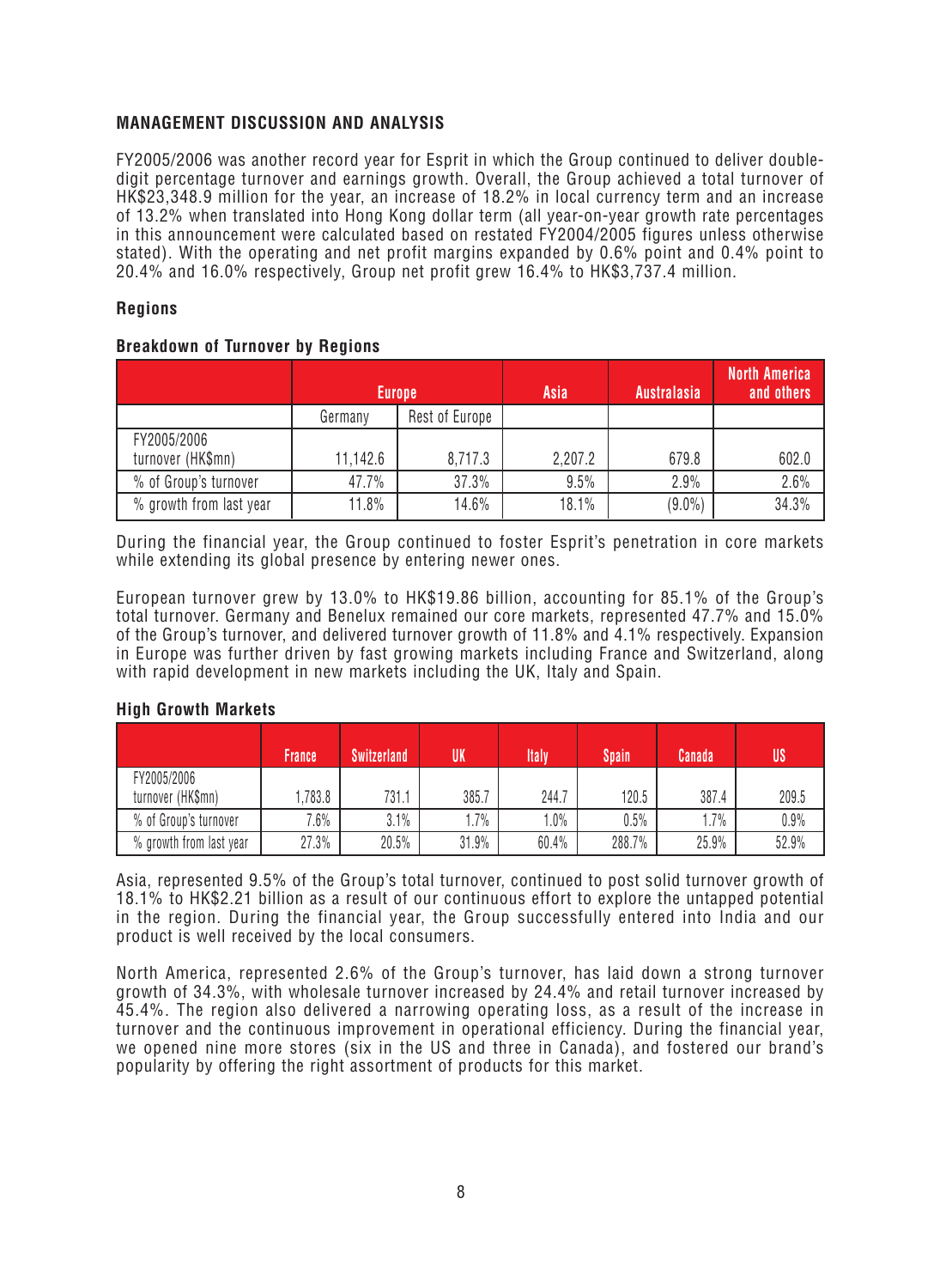The Group has placed Australasia under the Asia Pacific umbrella, allowing our experienced Asian team to emulate their success in turning around Asia for this particular market. We are diligently preparing a new strategy for our Australasia market, placing emphasis on the distribution channels by converting some of the retail concessions into wholesale formats. With a new team of local management in place, we expect the product offering will also be enhanced to improve the profitability of our Australasia market.

## **Products**

## **Breakdown of Turnover by Product Mix**

|                                  | Women's<br>wear | Men's wear | <b>Shoes and</b><br><b>Accessories</b> | <b>Kids and</b><br>edc youth | <b>Others</b> |
|----------------------------------|-----------------|------------|----------------------------------------|------------------------------|---------------|
| FY2005/2006<br>turnover (HK\$mn) | 14,613.2        | 3,323.0    | 2,345.1                                | 1,575.2                      | 1.492.4       |
| % of Group's turnover            | 62.6%           | 14.2%      | $10.0\%$                               | 6.7%                         | 6.5%          |
| % growth from last year          | 12.5%           | 17.4%      | 15.8%                                  | $13.0\%$                     | 7.6%          |

Offering newness and modernity to our customers remain Esprit's priority. Our dedicated design team creates 12 new and refreshing collections a year for our key product lines, always keeping in mind the importance of offering high price-quality correlation products to our customers. Our diversified and ever-growing product offering serves the fast-changing taste of Esprit's customers, as well as taking into account potential consumers' needs from all over the world.

Women's wear, the core product division which made up 62.6% of the Group's total turnover, recorded 12.5% turnover growth. Among the women's division, turnover from women casual, edc women, women collection and women sports constituted 36.7%, 15.9%, 7.1% and 2.9% of the Group's total turnover with growth rates of 7.6%, 31.2%, 1.7% and 17.6% respectively.

Leveraging on the success in Women's wear, the Group continued to cultivate other product divisions with high growth potentials. Turnover from Men's wear grew by 17.4% and represented 14.2% of the Group's total turnover. Other smaller product divisions, such as shoes, accessories, and kids & edc youth, which formed 5.1%, 4.9% and 6.7% of the Group's total turnover, also reported encouraging turnover growth of 12.2%, 19.8% and 13.0% respectively during the year. The Group achieved approximately 7 times inventory turnover despite the difficult operating environment.

## **Channels of Distribution**

## **Breakdown of Point-Of-Sales by Distribution Channels**

|                      |              | <b>Retail-directly managed store</b> | Wholesale-controlled selling space |                        |
|----------------------|--------------|--------------------------------------|------------------------------------|------------------------|
|                      |              | year-on-year<br>change               |                                    | year-on-year<br>change |
| total point of sales | 668          | 37                                   | 11.459                             | 1,708                  |
| total sq. m.         | over 224,000 | over 30,600                          | over 540,000                       | over 96,700            |

Wholesale and retail contributed to 57.6% and 41.5% of the Group's turnover and increased by 13.1% and 13.5% respectively. With operational efficiency and effective cost control, wholesale EBIT<sup>1</sup> margin expanded by 1.9% points to 28.1% while retail EBIT<sup>1</sup> margin remained stable at 12.3%. Our multi-distribution system allows us flexibility in preparing the best combination of distribution channels to suit local market dynamics of different countries. We continue to utilize these channels to illustrate our brand's market position, brand culture, as well as business philosophy, providing our customers with a memorable shopping experience at Esprit.

Segment EBIT and EBIT margin excluding inter-segment licensing expense.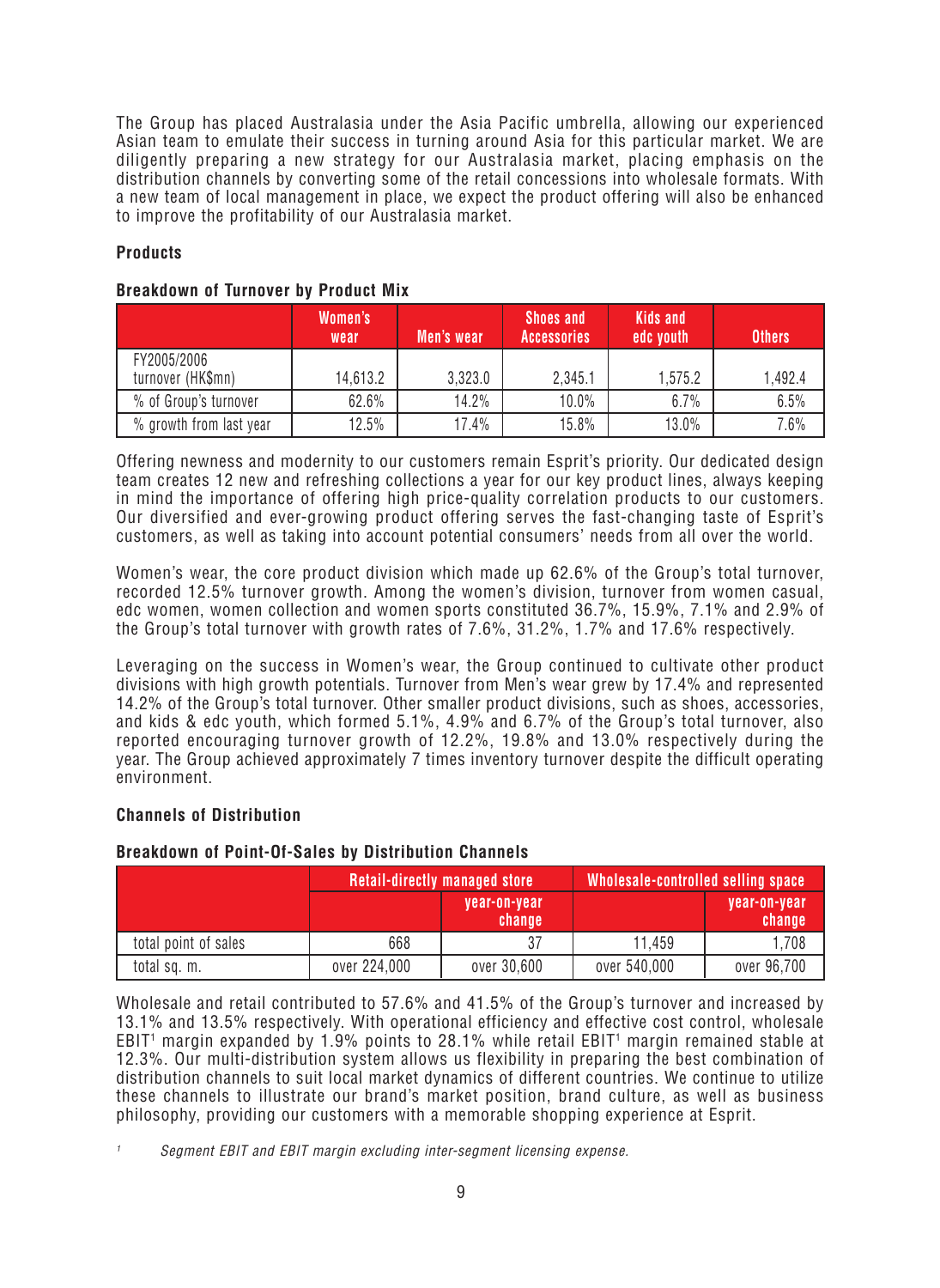## **Wholesale**

## **Breakdown of Wholesale Turnover**

|                                   | Germany | <b>Benelux</b> | <b>France</b> | <b>Scandinavia</b> | <b>Rest of</b><br>the World | Total'   |
|-----------------------------------|---------|----------------|---------------|--------------------|-----------------------------|----------|
| FY2005/2006<br>turnover (HK\$ mn) | 6,295.7 | 2,392.1        | .476.3        | 930.2              | 2,355.8                     | 13,450.1 |
| % of Group's turnover             | 27.0%   | $10.2\%$       | 6.3%          | 4.0%               | 10.1%                       | 57.6%    |
| % growth from last year           | 10.6%   | 4.6%           | 23.7%         | 8.2%               | 26.9%                       | 13.1%    |

Wholesale business, which underpinned 57.6% of the Group's total turnover, continued to record double-digit percentage turnover growth of 13.1% to HK\$13.45 billion during the financial year. The turnover growth was mainly driven by the 21.8% net increase in controlled wholesale space (including shop-in-store, partnership store and identity corner), bringing the Group's total to over 540,000m2 . As at June 30, 2006, the Group had over 11,450 controlled-space wholesale point-of-sales, an increase of over 1,700 from last financial year.

## **Breakdown of Controlled-Space Wholesale Point-Of-Sales by Markets**

| <b>Total point of sales</b> | Germany | <b>Benelux</b>                 | France | <b>Rest of</b><br>Europel | Asia &<br>others | <b>Total</b> |
|-----------------------------|---------|--------------------------------|--------|---------------------------|------------------|--------------|
| FY2005/2006                 | 0.477   | .097                           | 766    | .853                      | .266             | .459<br>11   |
| change from last year       | 020,    | $\overline{\phantom{a}}$<br>4, | 185    | 328                       | 128              | 708          |

Europe, the Group's core wholesale market which represented 93.3% of the Group's wholesale turnover, delivered 12.3% turnover growth, driven by the net addition of over 1,500 controlledspace wholesale point-of-sales or over 81,800m2 controlled wholesale space. Germany remained to be the Group's biggest wholesale country and delivered 10.6% turnover growth. Our new wholesale markets, Spain and Italy registered extraordinary turnover growth of 288.7% and 60.4% respectively. These markets expanded the Group's foothold of our wholesale concept with over 120 and 260 controlled-space wholesale point-of-sales respectively.

Outside of Europe, the Group continued to seek opportunities for further international expansion. Wholesale turnover in Asia grew 30.7% and accounted for 5.5% of the Group's wholesale turnover. The strong wholesale sales growth in Asia was mainly driven by healthy sales growth to our wholesale customers in markets such as China, the Middle East and the Philippines, together with sales contributions from newer wholesale market, India. During the financial year, four franchised stores were opened in India, adding over  $900\mathsf{m}^2$  controlled wholesale space.

## **Retail**

## **Breakdown of Retail Turnover**

|                                  | Germany | <b>Benelux</b> | <b>Hong Kong</b> | <b>Australasia</b> | <b>Rest of</b><br>the World | <b>Total</b> |
|----------------------------------|---------|----------------|------------------|--------------------|-----------------------------|--------------|
| FY2005/2006<br>turnover (HK\$mn) | 4,820.4 | .106.7         | 649.7            | 626.5              | 2,497.4                     | 9,700.7      |
| % of Group's turnover            | 20.6%   | 4.7%           | 2.8%             | 2.7%               | 10.7%                       | 41.5%        |
| % growth from last year          | 13.4%   | 3.1%           | 9.4%             | $7.7\%$ )          | 28.2%                       | 13.5%        |

Our retail turnover grew by 13.5% to HK\$9.70 billion during the financial year, due to a combined effort to improve productivity in existing stores as well as expanding on our retail network.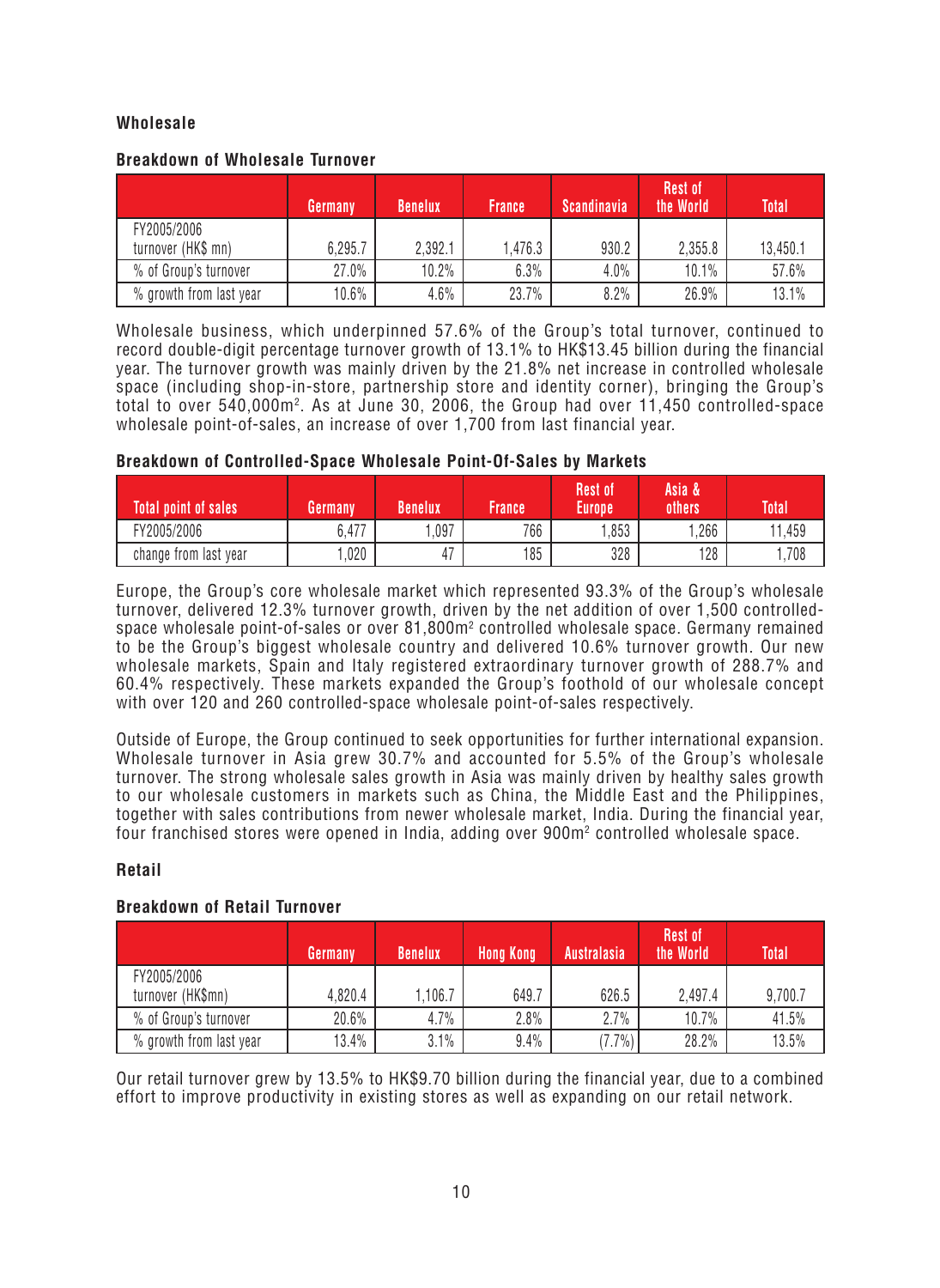The Group's comparable-store-sales growth was 9.0% for the full-year. Europe, our core market which accounted for 75.0% of Group retail turnover, posted a strong comparable-store-sales growth of 11.3%. Asia, North America and Australasia recorded a comparable-store-sales growth of 8.8%, 7.0% and -9.3% during the financial year.

| <b>Total point of sales</b> | Germany | Benelux          | France             | Rest of<br>Europe | Asia | Australasia | <b>North</b><br>America | Total |
|-----------------------------|---------|------------------|--------------------|-------------------|------|-------------|-------------------------|-------|
| FY2005/2006                 | 114     | $- -$<br>n<br>JΙ | $\mathbf{A}$<br>24 | 48                | 210  | 155         | 60                      | 668   |
| change from last year       |         | ιΛ<br>v          |                    |                   |      | 15<br>J     |                         | υı    |

### **Breakdown of Retail Directly-Managed Stores by Markets**

Our retail model is essential for establishing the brand's character and for driving awareness to our customers. During the financial year, the Group invested HK\$669.1 million to open approximately 100 new retail stores and to refurbish existing retail stores, bringing our total directly managed retail stores to 668 (FY2004/2005: 631). There was a net opening of 51 Esprit stores and a net closure of 14 Red Earth stores. The Group's total retail space was over 224,000m2 (FY2004/2005: over 193,300m2 ), a net increment of over 30,600m2 from FY2004/ 2005.

Expansion emphasis was placed on both our core markets, such as Germany and Benelux, and high growth markets, such as France and the UK. Outside of Europe, the Group continued its international expansion, and added net selling space of over 1,900 $\mathrm{m}^2$ , 2,900 $\mathrm{m}^2$  and 2,600 $\mathrm{m}^2$  in Asia, North America and Australasia respectively.

The Group's online e\*shop remains an important part of its retail initiative. During the financial year, the Group extended the e-commerce business to the Netherlands, France and Belgium, bringing us closer to our existing and potential customers within these important demographics.

## **Licensing**

Esprit continues to build up the licence theme of home, kids, and lifestyle products, with third party's royalty income of HK\$122.6 million, representing approximately 0.5% of the Group's total turnover.

During the financial year, we have signed seven new licensing contracts for product categories including furniture, carpets, wallpaper, cuddly toys, golf and swimwear while expanding the existing licenses into new countries and regions, amongst them Latin America, China and the US. As at June 30, 2006 we were working with around 34 licensees and offering around 30 categories of Esprit licensed products to consumers worldwide.

## **Sourcing**

The Group outsourced all production requirements to third party suppliers and our diversified global sourcing base remains a strong competitive advantage for Esprit in the marketplace. When determining our sourcing mix, quality, proximity to the markets and costs are the major considerations. During the year, we sourced over two-thirds of our merchandise from Asia, with the remainder primarily coming from Europe. Our cost-efficient buying, which results from economies of scale and our long-term relationship with suppliers, also plays a crucial part in maintaining our cost-of-goods at a competitive level.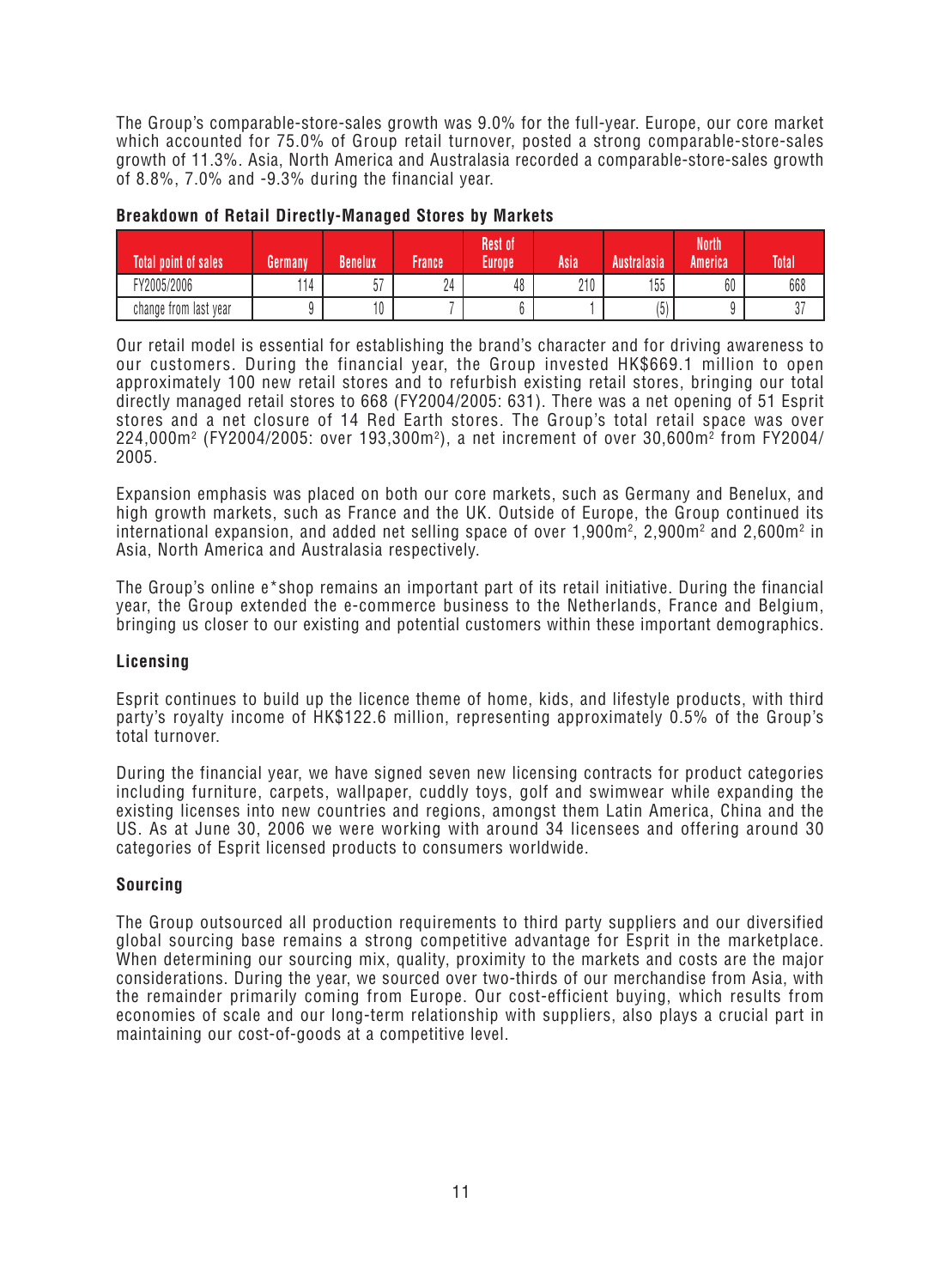## **PROSPECTS**

"The world is our culture". We believe there are huge potentials in many untapped markets with vast opportunities for long-term growth. We are confident that our market-driven product development process and our diversified product offerings will continue to enable us to prevail over our competitors. With our fresh quality products, better visual merchandising and marketing efforts, our stores and product offerings radiate modernity and quality, thereby reinforcing Esprit's image in the hearts of our customers.

The Group is expected to invest over HK\$1 billion to further expand our global distribution network and for upgrading IT systems to cope with our long term growth. Such capital expenditure is expected to be funded by current year's operating cashflow. On the retail front, the Group's comparable-store-sales growth was over 10% for the two months ended August 2006. The Group is expected to invest approximately HK\$660 million for the opening and expansion of over 80 directly managed stores globally and the refurbishment of existing stores, increasing the Group's retail selling space by approximately 9.0% or over 31,000m2 . Over 35 stores in Europe, 30 in Asia Pacific and 10 in North America will be opened, adding more than 22,000 $\mathsf{m}^2$ , 5,000 $\mathsf{m}^2$ , and 3,000 $\mathsf{m}^2$  of retail space respectively. Within Europe, Germany, Benelux and France will remain as our focuses for retail expansion with the addition of over 14,000m², 3,000 $\mathsf{m}^{\mathsf{2}}$  and 2,000 $\mathsf{m}^{\mathsf{2}}$  retail selling space respectively. Selling space expansion together with comparable-store-sales growth through productivity improvements should continue to fuel retail turnover growth in the new financial year.

Wholesale orders booked to December 2006 showed a low teens percentage year-on-year increase in local currency. To further expand our wholesale geographical reach, around 230, 500 and 800 partnership stores, shop-in-stores and identity corners are scheduled to be opened in FY2006/2007 respectively. Over 940 and 190 wholesale point-of-sales are planned for Germany and France respectively.

In terms of geographical reach, we expect stable growth at Germany and Benelux, and they will continue to be our core markets in FY2006/2007. Leveraging on our success in these core markets, the Group will continue to cultivate the high potential but under-penetrated markets such as France, Spain, Italy, Canada and the UK while further developing newer markets such as India and Korea. With a very successful launch of the Esprit brand in India in FY2005/2006, over 50 new stores are expected to be opened in the market in the next 2 years. In North America, further sales and margin improvement are expected as we continue to roll out new retail space, expand our presence in Nordstrom's national network, and restructure merchandise management in the region. To strengthen our international expansion, Mr. Jerome Griffith has been appointed as President of Esprit North America, and Australasia has been integrated into a newly created Asia Pacific region.

Against a background of the EU and the US reintroducing import quotas on textiles imported from China, together with rising value-added tax (VAT) in Germany, there remain new challenges for the Group. Nevertheless, the Group is confident of its ability to combat these adverse operating conditions through, among other things, our diversified sourcing base, further volume leverage, and if necessary, retail price adjustment.

Overall, Esprit's future is becoming ever brighter. Under the leadership of Mr. Thomas Grote, our new President of  $\equiv$ SPRIT Brand, several new positions had been added, such as the Global Marketing Director, Global Product Director, President of Asia Pacific and the Fit Development Team, which will also enhance the Group's internal control and better risk management. The Group will continue to improve its overall profitability performance, supported by a diversified product portfolio, improving retail productivity and an expanding geographical reach.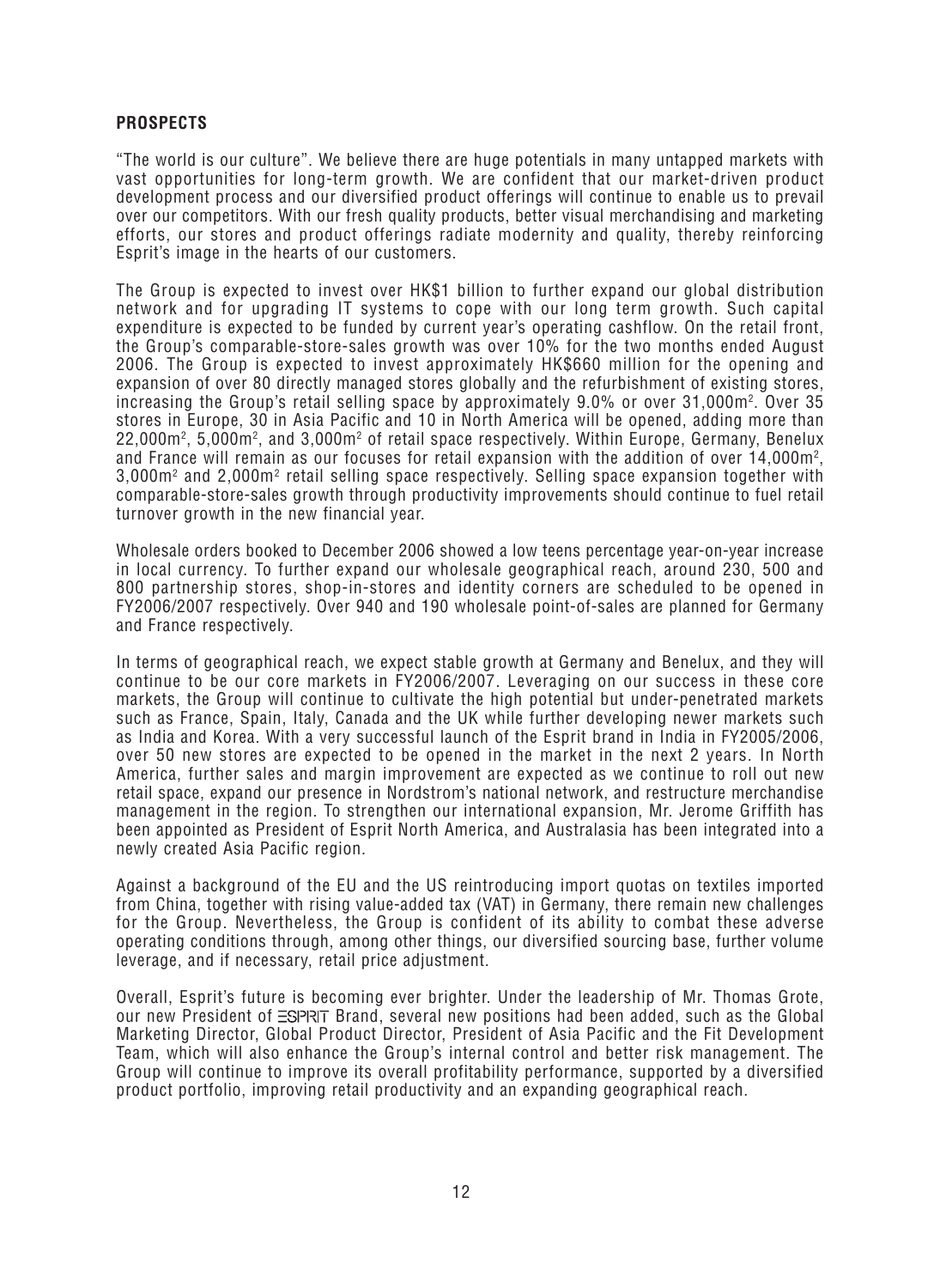## **FINANCIAL REVIEW**

### **Turnover**

The Group achieved a total turnover of HK\$23,348.9 million, an increase of 18.2% in local currency terms compared to last financial year, which was attributable to the strong performance in Europe, in particular the new markets outside Germany. Due to an approximately 4.7% decline of the average daily EUR/HKD translation rate as compared to the same period last year, the Group's turnover grew 13.2% when translated into Hong Kong dollar terms.

### **Margins and Profitability**

The Group achieved earnings before interest and taxation (EBIT) margin of 20.4%, up 0.6% point from a year ago. The improvement was driven by stringent cost control, in which total operating expenses as a percentage of sales dropped by 2.4% points to 32.3%. Depreciation expenses were HK\$531.7 million, 17.6% higher than last financial year. The higher depreciation was mainly due to retail store expansion and the associated capital expenditure. Wholesale EBIT margin came in at 28.1%, 1.9% points higher than last financial year and the retail EBIT margin remained stable at 12.3% as compared to a year ago.

During the year, our China joint venture had turnover growth of 33.2%. The profitability of such strong turnover growth was partly offset by a lower gross margin and a higher effective tax rate, resulting in a net 15.8% increase in profit contribution from the China associate to HK\$84.4 million.

Higher turnover and improved EBIT margin drove earnings before taxation (EBT) up by 17.2% to HK\$4,885.5 million. EBT margin rose 0.7% point to 20.9%. The Group's effective tax rate marginally increased by 0.5% point to 23.5%. Total profit attributable to shareholders was HK\$3,737.4 million, an increase of 16.4% from last financial year, with net profit margin increased 0.4% point to 16.0%. Return on shareholders' equity, defined as net earnings as a percentage of average shareholders' equity was 46.3%.

### **Earnings Per Share**

Based on the 1,208,856,000 weighted average number of ordinary shares in issue during the financial year, the basic earnings per share were HK\$3.09, an increase of 15.3% from last financial year.

### **Liquidity and financial resources**

Net cash inflow from operating activities for the financial year increased by 26.1% to HK\$3.43 billion. During the financial year, the Group invested HK\$837.5 million on capital expenditure for new stores opening, refurbishment of old stores and IT projects, as compared to HK\$961.8 million in the same period last year. Free cash flow, defined as net cash from operating activities less capex, increased by 74.9% to HK\$2.59 billion.

As at June 30, 2006, the Group has no long-term bank borrowings and did not pledge any assets as security for overdraft and/or short-term revolving facility, while our debt to equity ratio (interest bearing external borrowings divided by shareholders' funds) was 2.7%. The current ratio (current assets divided by current liabilities) improved to 2.3 (FY2004/2005: 2.0), and the Group ended the year with HK\$2.47 billion of net cash available (FY2004/2005: HK\$1.73 billion). The Group is committed to maintaining sufficient cash to support the needs of our business and to withstanding unanticipated business volatility.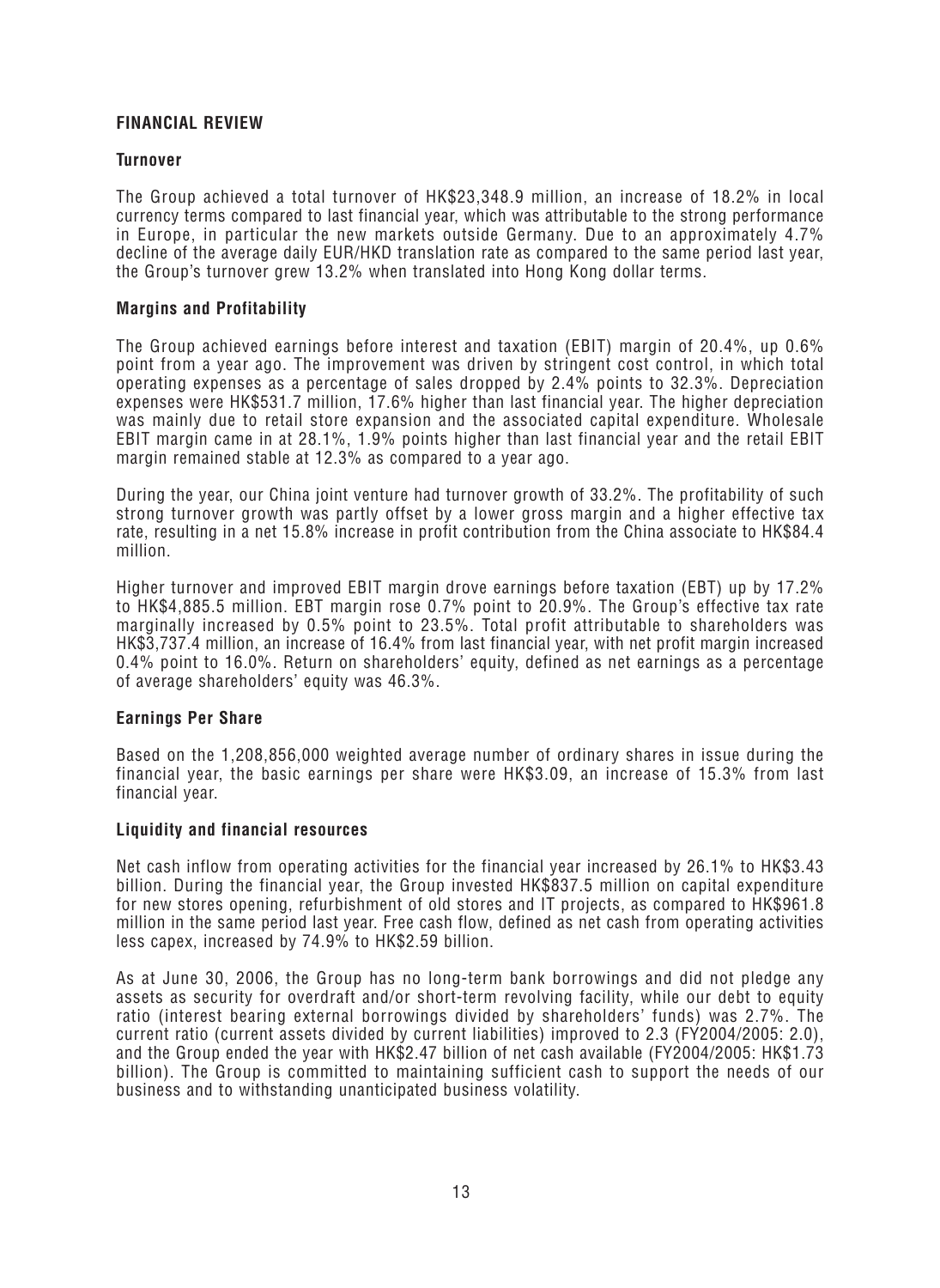## **Foreign exchange**

To minimize our foreign exchange exposure on sourcing costs for merchandise produced for Europe in Asia, suppliers in Asia were asked to quote and settle in Euros. In addition, the Group entered into foreign exchange forward contracts with major and reputable financial institutions to hedge foreign exchange risk. The notional amount of outstanding forward contracts amounted to HK\$1,331.7 million as at June 30, 2006, an increase of HK\$631.6 million over the balance of HK\$700.1 million as at June 30, 2005.

## **Dividend policy**

The Board is pleased to recommend a final dividend of HK\$0.73 per share (FY2004/2005: HK\$0.66) and a special dividend of HK\$1.08 per share (FY2004/2005: HK\$0.84). The total dividend for the year, including the interim dividend paid and the proposed final and special dividend, represents a total full year payout ratio of 75% (FY2004/2005: around 70%). The Board will review the Group's financial position and capital needs every year to decide on its special divided recommendation.

### **HUMAN RESOURCES**

The Group employs both full-time and part-time employees and has approximately 8,400 positions worldwide, after converting the part-time positions into full-time positions based on working hours (FY2004/2005: approximately 8,000). The most significant personnel increase was in the sales-related department, with a net addition of about 400 employees as a result of the expansion of retail operations.

## **PURCHASE, SALE OR REDEMPTION OF SECURITIES**

Neither the Company nor any of its subsidiaries have purchased, sold or redeemed any of the Company's shares during the financial year.

## **AUDIT COMMITTEE**

In compliance with the Rules Governing the Listing of Securities on the Stock Exchange of Hong Kong Limited (the "Listing Rules"), the Company has an audit committee comprising of four Non-executive Directors of the Company, three of whom are independent Non-executive Directors. The audit committee has reviewed the accounting principles and practices adopted by the Group and has also discussed auditing, internal controls and financial reporting matters including the review of the audited consolidated financial statements for the year ended June 30, 2006 of the Group.

## **CORPORATE GOVERNANCE**

The Company has complied with the Code on Corporate Governance Practices (the "Code") as set out in Appendix 14 of the Listing Rules throughout the year ended June 30, 2006, only with deviation from code provision A.4.1 of the Code.

Under the code provision A.4.1 of the Code, non-executive directors should be appointed for a specific term, subject to re-election. However, Non-executive Directors of the Company do not have a specific term of appointment.

To comply with the code provision A.4.2 of the Code, relevant amendment was made to Bye-law 87 of the Company's Bye-laws with the approval of shareholders to the effect that all Directors including Non-executive Directors of the Company are subject to retirement by rotation in the annual general meeting of the Company and each Director is effectively appointed under an average term of 3 years.